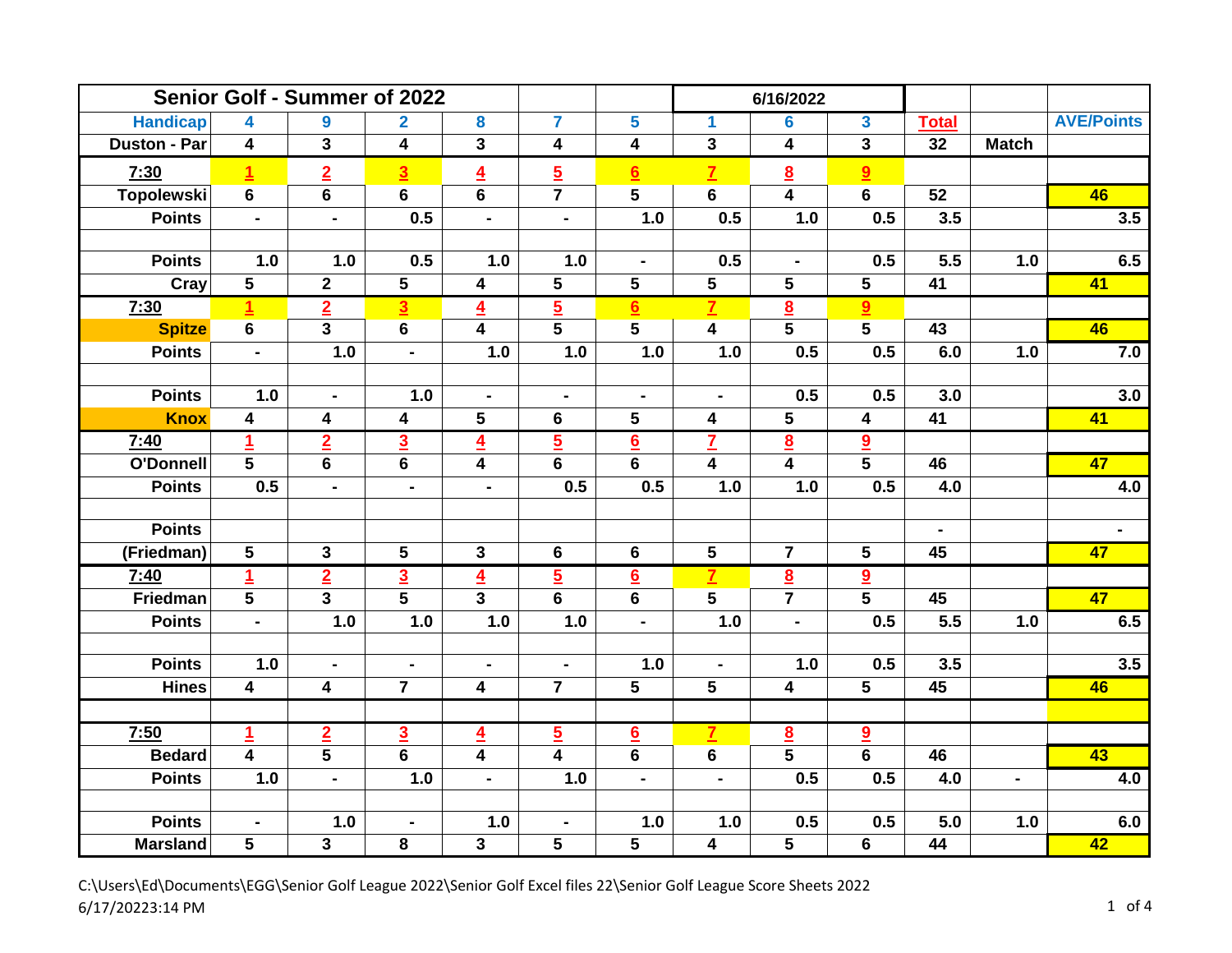| 7:50           | $\overline{1}$          | $\overline{2}$          | $\overline{3}$  | $\overline{4}$          | $\overline{5}$ | $6 \overline{6}$ | $\overline{L}$          | 8                        | 9                       |     |     |     |
|----------------|-------------------------|-------------------------|-----------------|-------------------------|----------------|------------------|-------------------------|--------------------------|-------------------------|-----|-----|-----|
| <b>Smith</b>   | $\overline{7}$          | 5                       | $6\phantom{a}$  | 5                       | 6              | $6\phantom{a}$   | 5                       | 6                        | 4                       | 50  |     | 47  |
| <b>Points</b>  | $\blacksquare$          | 0.5                     | ä,              | 1.0                     | $\overline{a}$ | $\mathbf{r}$     | 0.5                     | 0.5                      | 0.5                     | 3.0 |     | 3.0 |
|                |                         |                         |                 |                         |                |                  |                         |                          |                         |     |     |     |
| <b>Points</b>  | 1.0                     | 0.5                     | 1.0             | $\blacksquare$          | $1.0$          | 1.0              | 0.5                     | 0.5                      | 0.5                     | 6.0 | 1.0 | 7.0 |
| Lovell         | 5                       | 5                       | $\overline{5}$  | $6\phantom{a}$          | 5              | 4                | 4                       | 6                        | 4                       | 44  |     | 46  |
| <b>8AM</b>     | $\overline{1}$          | $\overline{2}$          | $\overline{3}$  | $\overline{4}$          | $\overline{5}$ | $6 \overline{6}$ | $\overline{L}$          | $\underline{8}$          | 9                       |     |     |     |
| <b>Jones</b>   | $6\phantom{a}$          | 4                       | $\overline{4}$  | $\overline{\mathbf{3}}$ | $\overline{5}$ | $\overline{5}$   | $\overline{\mathbf{4}}$ | $\overline{5}$           | $\overline{5}$          | 41  |     | 45  |
| <b>Points</b>  | $\blacksquare$          | 0.5                     | $1.0$           | $1.0$                   | 0.5            | $1.0$            | $1.0$                   | 0.5                      | 0.5                     | 6.0 | 1.0 | 7.0 |
|                |                         |                         |                 |                         |                |                  |                         |                          |                         |     |     |     |
| <b>Points</b>  | 1.0                     | 0.5                     | $\blacksquare$  | $\blacksquare$          | 0.5            | $\blacksquare$   | $\blacksquare$          | 0.5                      | 0.5                     | 3.0 |     | 3.0 |
| <b>Boucher</b> | 5                       | 4                       | $5\phantom{.0}$ | 4                       | 5              | $6\phantom{a}$   | 4                       | 5                        | 5                       | 43  |     | 44  |
| 8AM            | $\blacksquare$          | $\overline{2}$          | $\overline{3}$  | $\overline{4}$          | $\overline{5}$ | $6\overline{6}$  | $\overline{7}$          | 8                        | $\overline{9}$          |     |     |     |
| <b>Morin</b>   | $\overline{\mathbf{5}}$ | 5                       | $6\phantom{a}$  | $\overline{7}$          | $6\phantom{a}$ | 8                | $\overline{\mathbf{4}}$ | $6\phantom{a}$           | $6\phantom{a}$          | 53  |     | 51  |
| <b>Points</b>  | $1.0$                   | 1.0                     | $\blacksquare$  | $\blacksquare$          | $1.0$          | $\blacksquare$   | 1.0                     | $\blacksquare$           | $\blacksquare$          | 4.0 |     | 4.0 |
|                |                         |                         |                 |                         |                |                  |                         |                          |                         |     |     |     |
| <b>Points</b>  | $\blacksquare$          | $\blacksquare$          | 1.0             | 1.0                     | $\blacksquare$ | 1.0              | $\blacksquare$          | 1.0                      | 1.0                     | 5.0 | 1.0 | 6.0 |
| <b>Hillson</b> | 5                       | 5                       | 4               | 4                       | 6              | $\overline{5}$   | $\overline{\mathbf{4}}$ | $\overline{\mathbf{4}}$  | $\overline{\mathbf{3}}$ | 40  |     | 42  |
| 8:10           | $\overline{1}$          | $\overline{2}$          | $\overline{3}$  | $\overline{4}$          | $\overline{5}$ | $\underline{6}$  | $\overline{1}$          | $\underline{\mathbf{8}}$ | $\overline{\mathbf{a}}$ |     |     |     |
| <b>Crotti</b>  | $\overline{7}$          | $6\phantom{a}$          | $6\phantom{a}$  | $\overline{\mathbf{4}}$ | $\overline{7}$ |                  |                         | $\overline{\mathbf{5}}$  | 5                       |     |     |     |
|                |                         |                         |                 |                         |                | 5                | $\overline{\mathbf{4}}$ |                          |                         | 49  |     | 44  |
| <b>Points</b>  | $\blacksquare$          | $\blacksquare$          | $1.0$           | $\blacksquare$          | $\blacksquare$ | 0.5              | 1.0                     | 1.0                      | $\blacksquare$          | 3.5 |     | 3.5 |
|                |                         |                         |                 |                         |                |                  |                         |                          |                         |     |     |     |
| <b>Points</b>  | 1.0                     | 1.0                     | $\blacksquare$  | 1.0                     | $1.0$          | 0.5              | $\blacksquare$          | $\blacksquare$           | 1.0                     | 5.5 | 1.0 | 6.5 |
| Watschke       | 5                       | $\overline{\mathbf{4}}$ | $6\phantom{1}$  | 3                       | $6\phantom{a}$ | 5                | $6\phantom{a}$          | $6\phantom{a}$           | 4                       | 45  |     | 42  |
| 8:10           | $\mathbf 1$             | $\overline{2}$          | $\overline{3}$  | $\overline{\mathbf{4}}$ | $\overline{5}$ | $6 \overline{6}$ | $\overline{\mathbf{Z}}$ | $\underline{8}$          | $\overline{\mathbf{g}}$ |     |     |     |
| <b>Sword</b>   | 8                       | $6\phantom{a}$          | $\overline{7}$  | $\overline{4}$          | 8              | $\overline{7}$   | $\overline{5}$          | $\overline{6}$           | $\overline{5}$          | 56  |     | 55  |
| <b>Points</b>  | $\blacksquare$          | $\blacksquare$          | $1.0$           | $1.0$                   | $\blacksquare$ | 0.5              | 1.0                     | 0.5                      | 0.5                     | 4.5 |     | 4.5 |
|                |                         |                         |                 |                         |                |                  |                         |                          |                         |     |     |     |
| <b>Points</b>  | 1.0                     | 1.0                     | $\blacksquare$  | $\blacksquare$          | 1.0            | 0.5              | $\blacksquare$          | 0.5                      | 0.5                     | 4.5 | 1.0 | 5.5 |
| Chapman        | 6                       | $\overline{\mathbf{4}}$ | $\overline{7}$  | 5                       | 5              | $\overline{7}$   | $6\phantom{a}$          | $6\phantom{a}$           | 5                       | 51  |     | 53  |
| 8:20           | $\overline{\mathbf{1}}$ | $\overline{2}$          | $\overline{3}$  | $\overline{4}$          | $\overline{5}$ | $6 \overline{6}$ | $\overline{\mathbf{Z}}$ | $\underline{8}$          | 9                       |     |     |     |
| <b>Donison</b> | $\overline{5}$          | $\overline{\mathbf{3}}$ | $\overline{5}$  | $\overline{\mathbf{5}}$ | $6\phantom{a}$ | $6\phantom{a}$   | 5                       | $6\overline{6}$          | $\overline{\mathbf{4}}$ | 45  |     | 48  |
| <b>Points</b>  | 1.0                     | 1.0                     | 0.5             | $\blacksquare$          | 0.5            | 1.0              | 0.5                     | $\blacksquare$           | 1.0                     | 5.5 | 1.0 | 6.5 |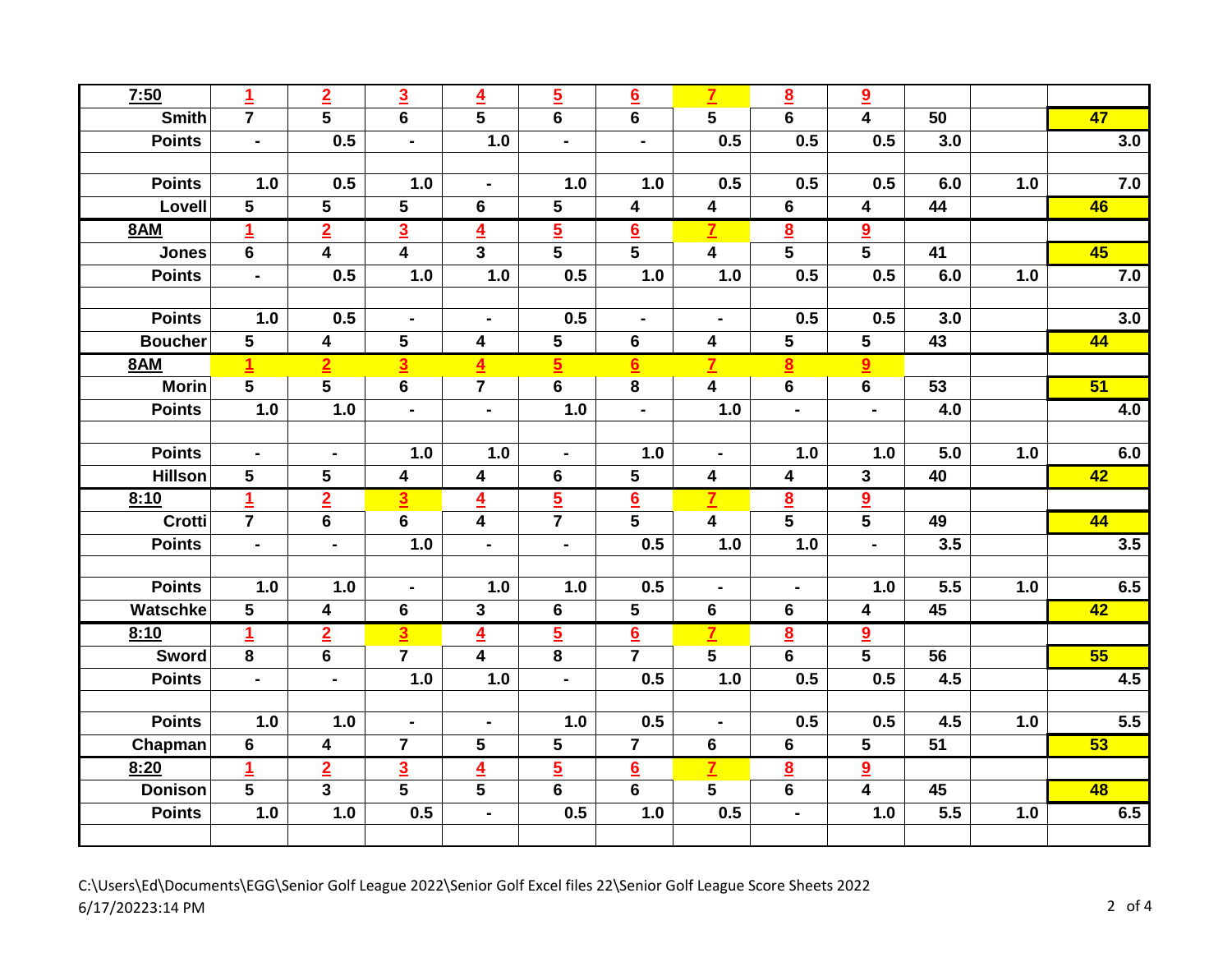| <b>Points</b>    | $\blacksquare$          | $\blacksquare$          | 0.5                                  | 1.0                     | 0.5                     | $\blacksquare$          | 0.5                     | 1.0                      | ä,                      | 3.5            |                | 3.5              |
|------------------|-------------------------|-------------------------|--------------------------------------|-------------------------|-------------------------|-------------------------|-------------------------|--------------------------|-------------------------|----------------|----------------|------------------|
| <b>Miller</b>    | 6                       | 5                       | 5                                    | $\overline{\mathbf{4}}$ | $6\phantom{a}$          | $\overline{7}$          | 4                       | 4                        | $6\phantom{a}$          | 47             |                | 47               |
| 8:20             | <u>1</u>                | $\overline{2}$          | $\overline{3}$                       | $\overline{4}$          | $\overline{5}$          | $6 \overline{6}$        | $\overline{I}$          | $\underline{\mathbf{8}}$ | 9                       |                |                |                  |
| Hannigan         | $\overline{4}$          | 4                       | $6\phantom{a}$                       | $6\overline{6}$         | $6\overline{6}$         | $5\overline{)}$         | $\overline{\mathbf{5}}$ | $6\overline{6}$          | 4                       | 46             |                | 47               |
| <b>Points</b>    | 1.0                     | 1.0                     | $\blacksquare$                       | $\blacksquare$          | 0.5                     | 1.0                     | 1.0                     | ÷,                       | $\blacksquare$          | 4.5            | $\blacksquare$ | 4.5              |
|                  |                         |                         |                                      |                         |                         |                         |                         |                          |                         |                |                |                  |
| <b>Points</b>    | $\blacksquare$          | $\blacksquare$          | 1.0                                  | 1.0                     | 0.5                     | $\blacksquare$          | $\blacksquare$          | 1.0                      | 1.0                     | 4.5            | 1.0            | $\overline{5.5}$ |
| <b>Dennerly</b>  | 5                       | $\overline{5}$          | $\overline{5}$                       | $\overline{\mathbf{4}}$ | $6\phantom{1}$          | $6\phantom{a}$          | $\overline{5}$          | $\overline{5}$           | $\overline{\mathbf{3}}$ | 44             |                | 46               |
|                  |                         |                         |                                      |                         |                         |                         |                         |                          |                         |                |                |                  |
| 8:30             | $\overline{1}$          | $\overline{2}$          | $\overline{3}$                       | $\overline{4}$          | $\overline{5}$          | 6                       | $\overline{I}$          | $\underline{8}$          | 9                       |                |                |                  |
| <b>Major</b>     | $\overline{\mathbf{5}}$ | $\overline{\mathbf{3}}$ | $\overline{\overline{\mathbf{5}}}$   | $\overline{2}$          | $\overline{\mathbf{5}}$ | $\overline{\mathbf{5}}$ | $\overline{4}$          | $\overline{\mathbf{8}}$  | $\overline{\mathbf{4}}$ | 41             |                | 47               |
| <b>Points</b>    | 1.0                     | $1.0$                   | $1.0$                                | 1.0                     | 0.5                     | 1.0                     | $1.0$                   | $\blacksquare$           | 0.5                     | 7.0            | 1.0            | 8.0              |
|                  |                         |                         |                                      |                         |                         |                         |                         |                          |                         |                |                |                  |
| <b>Points</b>    | $\blacksquare$          | $\blacksquare$          | $\blacksquare$                       | $\blacksquare$          | 0.5                     | $\blacksquare$          | $\blacksquare$          | 1.0                      | 0.5                     | 2.0            |                | 2.0              |
| Morrison, D      | 5                       | 5                       | 5                                    | 4                       | $\overline{\mathbf{4}}$ | 5                       | $\overline{\mathbf{4}}$ | 4                        | $\overline{\mathbf{3}}$ | 39             |                | 38               |
| 8:30             | $\overline{\mathbf{1}}$ | $\overline{2}$          | $\overline{3}$                       | $\overline{4}$          | $\overline{5}$          | 6                       | $\overline{\mathbf{r}}$ | $\underline{8}$          | 9                       |                |                |                  |
| <b>Mudge</b>     | $\overline{\mathbf{5}}$ | $\overline{\mathbf{3}}$ | 8                                    | $6\phantom{a}$          | $\overline{7}$          | $6\phantom{a}$          | 6                       | 8                        | $6\phantom{a}$          | 55             |                | 54               |
| <b>Points</b>    | 1.0                     | 1.0                     | ä,                                   | $\blacksquare$          | $\blacksquare$          | 0.5                     | $\blacksquare$          | $\blacksquare$           | $\blacksquare$          | 2.5            | $\blacksquare$ | 2.5              |
|                  |                         |                         |                                      |                         |                         |                         |                         |                          |                         |                |                |                  |
| <b>Points</b>    | $\blacksquare$          | $\blacksquare$          | 1.0                                  | 1.0                     | 1.0                     | 0.5                     | 1.0                     | 1.0                      | 1.0                     | 6.5            | 1.0            | 7.5              |
| <b>Jennings</b>  | $\overline{5}$          | $\overline{5}$          | $\overline{\mathbf{5}}$              | 4                       | $6\phantom{a}$          | $\overline{5}$          | 4                       | $6\phantom{a}$           | $\overline{4}$          | 44             |                | 49               |
|                  |                         |                         |                                      |                         |                         |                         |                         |                          |                         |                |                |                  |
| 8:40             | $\overline{1}$          | $\overline{2}$          | $\overline{3}$                       | $\overline{4}$          | $\overline{5}$          | $\underline{6}$         | $\overline{\mathbf{Z}}$ | $\underline{8}$          | 9                       |                |                |                  |
| <b>Borden</b>    | $\overline{\mathbf{4}}$ | $\overline{\mathbf{3}}$ | $\overline{\overline{\overline{5}}}$ | $\overline{\mathbf{4}}$ | $\overline{\mathbf{3}}$ | $\overline{7}$          | $\overline{\mathbf{4}}$ | $\overline{5}$           | 4                       | 39             |                | 40               |
| <b>Points</b>    | 0.5                     | 0.5                     | $\blacksquare$                       | 0.5                     | $1.0$                   | $\blacksquare$          | 0.5                     | $1.0$                    | 0.5                     | 4.5            |                | 4.5              |
|                  |                         |                         |                                      |                         |                         |                         |                         |                          |                         |                |                |                  |
| <b>Points</b>    | 0.5                     | 0.5                     | 1.0                                  | 0.5                     | $\blacksquare$          | 1.0                     | 0.5                     | $\blacksquare$           | 0.5                     | 4.5            | 1.0            | 5.5              |
| <b>Dockman</b>   | 4                       | $\overline{\mathbf{3}}$ | 4                                    | 4                       | 4                       | 4                       | 4                       | $6\phantom{a}$           | 4                       | 37             |                | 40               |
|                  |                         |                         |                                      |                         |                         |                         |                         |                          |                         |                |                |                  |
| 8:40             | $\overline{1}$          | $\overline{2}$          | $\overline{3}$                       | $\overline{4}$          | $\overline{5}$          | $\underline{6}$         | $\overline{I}$          | $\underline{8}$          | $\overline{\mathbf{g}}$ |                |                |                  |
| <b>Severance</b> | $\overline{7}$          | 4                       | $6\phantom{a}$                       | $\overline{\mathbf{4}}$ | $\overline{\mathbf{5}}$ | $6\overline{6}$         | 5                       | $\overline{7}$           | 4                       | 48             |                | 49               |
| <b>Points</b>    | 0.5                     | 0.5                     | $\blacksquare$                       | 1.0                     | $1.0$                   | 0.5                     | $\blacksquare$          | $\blacksquare$           | 1.0                     | 4.5            | $\blacksquare$ | 4.5              |
|                  |                         |                         |                                      |                         |                         |                         |                         |                          |                         |                |                |                  |
| <b>Points</b>    |                         |                         |                                      |                         |                         |                         |                         |                          |                         | $\blacksquare$ |                | ÷.               |